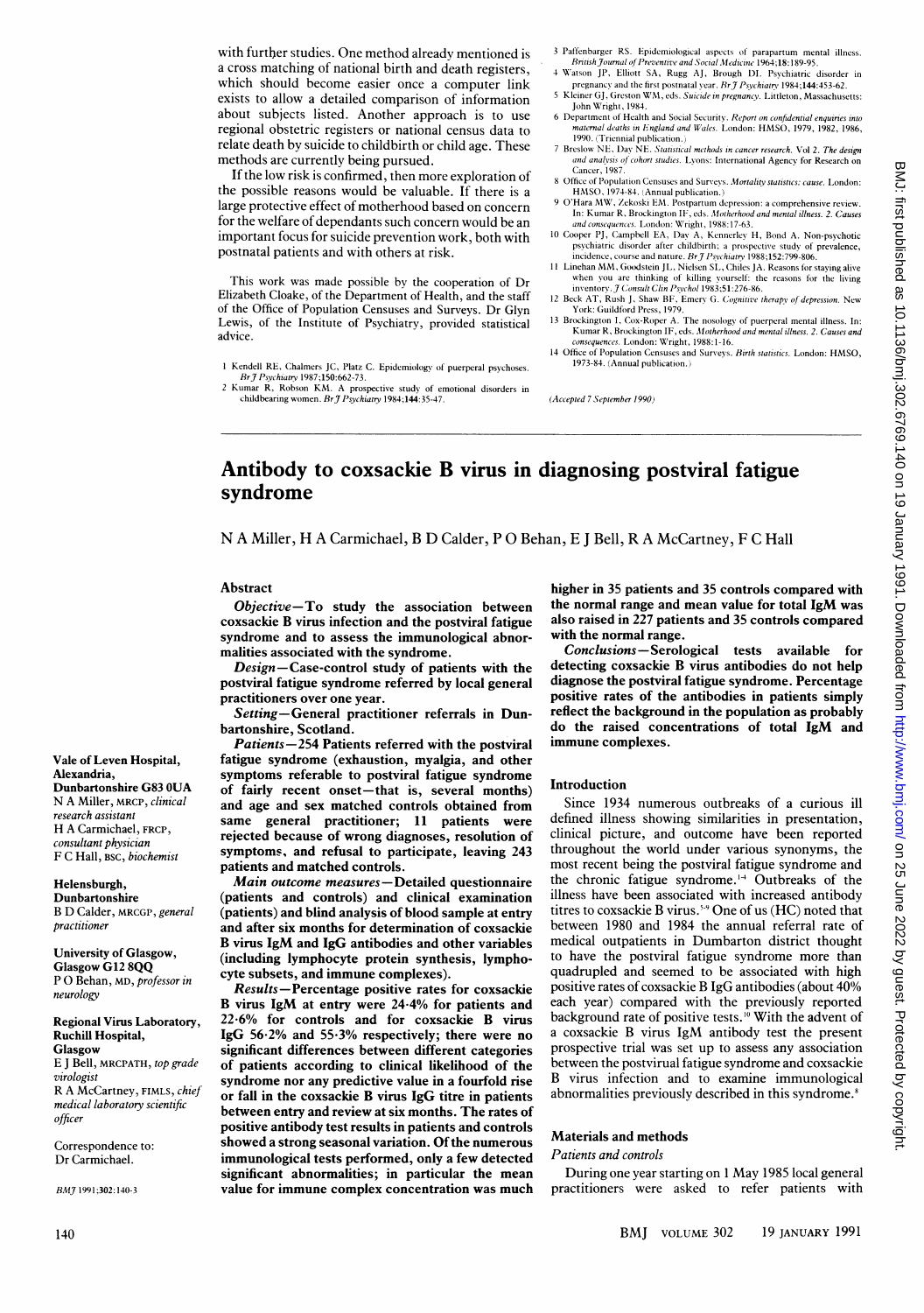the postviral fatigue syndrome, the guidelines being exhaustion for about six months at least with symptoms from the other main groupings (muscle, psychological, cognitive, autonomic, neurological, and cardiological). A matched control was obtained from the referring practitioner's list by taking the next surname after that of the patient and choosing the first subsequent entry for a patient with the same sex and for which the age was within 10% of that of the referred patient.

#### Clinical assessment

One doctor (NM) completed <sup>a</sup> detailed questionnaire and examination for each patient and graded the certainty of diagnosis of the postviral fatigue syndrome as follows: category 1, "classic" (acute, viral type onset, other diagnosis very unlikely); category 2, very probable (other diagnosis unlikely); category 3, possible (some doubt); category 4, least likely (nonspecific presentation, adverse social or psychological factors).

A total of 243 patients were entered into the study. Eleven were rejected because of wrong diagnoses, resolution of symptoms, refusal to participate, etc. There were 177 (73%) women (mean age 37) and 66 (27%) men (mean age 36). On entry to the study the controls completed the same questionnaire as the patients but without quantifying symptoms.

## Laboratory investigations

Blood obtained from patients and matched controls (usually within one month of each other) was tested blind for coxsackie virus IgM antibodies using the mu-antibody-capture enzyme linked immunosorbent assay (ELISA) test<sup>11</sup> and for coxsackie B virus IgG neutralising antibodies with the micrometabolic inhibition method, $^{12}$  at entry and after six months. A full blood count, renal and hepatic function tests, and virological screen were done in all patients at entry.

## Immunological studies

In vitro peripheral blood lymphocyte protein synthesis, lymphocyte subset analysis, and immune complexes' were determined in 35 randomly selected patients and 35 controls as well as immunoglobulin estimations in the 35 controls and 227 study patients.

#### Statistical methods

The results of coxsackie B virus serological testing in 217 patients and matched controls were analysed with McNemar's test for matched samples and subgroup analysis with the  $\chi^2$  test for trend. The immunological results were analysed with the  $t$  distribution for means for each investigation with the Bonferroni correction for multiple comparisons.

# Results

The pattern of symptoms was similar in coxsackie B virus IgM positive and IgM negative patients (table I). There was no significant difference in the clinical outcome at six months' review between patients with a fourfold rise or <sup>a</sup> fourfold fall in the coxsackie B virus IgG titre between entry and review (table II).

TABLE I-Clinical picture for patients at entry who were negative and positive for coxsackie B virus IgM

| Symptom                   | % Negative<br>for IgM | % Positive<br>for IgM | Symptom               | % Negative<br>for $IgM$ | % Positive<br>for IgM | Symptom               | % Negative<br>for IgM | % Positive<br>for IgM |
|---------------------------|-----------------------|-----------------------|-----------------------|-------------------------|-----------------------|-----------------------|-----------------------|-----------------------|
| Exhaustion                | 100                   | 100                   | Poor memory           | 58                      | 41                    | Disturbed micturition | 34                    | 31                    |
| Malaise                   | 98                    | 98                    | Insomnia              | 57                      | 47                    | Depersonalisation     | 34                    | 27                    |
| <b>Tiredness</b>          | 85                    | 85                    | Cold sensitivity      | 55                      | 56                    | Diarrhoea             | 32                    | 25                    |
| Muscle fatigue            | 62                    | 81                    | <b>Nausea</b>         | 45                      | 56                    | Abdominal pain        | 30                    | 31                    |
| Headache                  | 73                    | 78                    | <b>Dizziness</b>      | 55                      | 54                    | Panic attacks         | 30                    | 31                    |
| Poor concentration        | 74                    | 64                    | Palpitations          | 49                      | 54                    | Vertigo               | 27                    | 24                    |
| Sweating                  | 72                    | 71                    | Paraesthesiae         | 50                      | 51                    | Numbness              | 23                    | 25                    |
| Flushing                  | 65                    | 68                    | Sore eves             | 49                      | 44                    | Tinnitus              | 23                    | 17                    |
| Chest pain                | 66                    | 47                    | Sore throat           | 47                      | 42                    | Muscle cramp          | 20                    | 19                    |
| Anxiety                   | 61                    | 64                    | Arthralgia            | 43                      | 46                    | Sore ears             | 20                    | 17                    |
| Depression                | 61                    | 63                    | Tight bands           | 44                      | 42                    | Ataxia                | 14                    | 14                    |
| <b>Breathlessness</b>     | 52                    | 61                    | Abdominal distension  | 31                      | 41                    | Vomiting              | 11                    | 14                    |
| <b>Emotional lability</b> | 59                    | 53                    | <b>Faintness</b>      | 28                      | 37                    | Facial pain           | 12                    | 10                    |
| Anomia                    | 59                    | 44                    | Anorexia              | 35                      | 34                    |                       |                       |                       |
| Muscle pain               | 51                    | 58                    | <b>Blurred</b> vision | 35                      | 27                    |                       |                       |                       |

TABLE II-Clinical change in patients with fourfold rise or fall in coxsackie B virus IgG titre between entry and six months' review

| Change in titre | No of patients | improved | $No$ (%) clinically $No$ (%) clinically<br>unchanged |
|-----------------|----------------|----------|------------------------------------------------------|
| Fourfold fall   | 31             | 24(77)   | 7(23)                                                |
| Fourfold rise   | 26             | 22(85)   | 4(15)                                                |

At entry, although the percentage of positive rates for coxsackie B virus antibodies were high, there were no significant differences between 217 patients and their matched controls with positive results in 53  $(24.4\%)$  and 49  $(22.6\%)$  respectively for IgM, 122  $(56.2\%)$  and 120 (55.3%) respectively for IgG, and 55  $(25.4\%)$  and 50 (23.0%) respectively for IgG titre  $\geq 512$ 

TABLE  $III-Analysis$  of coxsackie B virus IgM and IgG in total sample (217 patients and matched controls at entry and six months and by subgroup at entry visit

|                                 | IgM positive |                                                          | IgG positive |                                         | IgG titre $\geq 512$ |                                                 |
|---------------------------------|--------------|----------------------------------------------------------|--------------|-----------------------------------------|----------------------|-------------------------------------------------|
|                                 | No           | % Positive<br>(95% confidence interval)                  | No.          | % Positive<br>(95% confidence interval) | No.                  | % Positive<br>(95% confidence interval)         |
|                                 |              | Total sample (McNemar's test for matched samples)        |              |                                         |                      |                                                 |
| 53<br>patients                  |              | $24.4* (18.7 \text{ to } 30.1)$                          | 122          | $56.2(49.6 \text{ to } 62.8)$           | 55                   | $25.4(19.6 \text{ to } 31.1)$                   |
| At entry<br>controls            | 49           | $22.6(17.0 \text{ to } 28.1)$                            | 120          | 55.3 (48.7 to 61.9)                     | 50                   | $23.0(17.4 \text{ to } 28.6)$                   |
| patients                        | 29           | $13.4* (8.8 \text{ to } 17.9)$                           | 127          | 58.5 (52.0 to $65.1$ )                  | 51                   | $23.5(17.9 \text{ to } 29.1)$                   |
| At review<br>controls           | 36           | $16.6(11.6 \text{ to } 21.5)$                            | 137          | $63.1(56.7 \text{ to } 69.6)$           | 55                   | $25.4(19.6 \text{ to } 31.1)$                   |
|                                 |              | Subgroup analysis at entry visit $(\gamma^2)$ for trend) |              |                                         |                      |                                                 |
| Patients:                       |              |                                                          |              |                                         |                      |                                                 |
| Category $1(n=81)$              | 22           | $27.2(17.5 \text{ to } 36.9)$                            | 40           | $49.4(38.5 \text{ to } 60.3)$           | 17                   | $21.0(12.1$ to $29.9$ )                         |
| Category $2(n=92)$              | 21           | $22.8(14.2 \text{ to } 31.4)$                            | 59           | $64.1(34.3 \text{ to } 73.9)$           | 28                   | $30.4(21.0 \text{ to } 39.8)$                   |
| Categories 3 and 4 ( $n = 56$ ) | 12           | $21.4(10.7 \text{ to } 32.1)$                            | 30           | 53.6 (40.5 to 66.7)                     | 13                   | $23.2(12.1 \text{ to } 34.3)$                   |
| Controls:                       |              |                                                          |              |                                         |                      |                                                 |
| With 0-1 symptoms $(n=74)$      | 18           | $24.3(14.5 \text{ to } 34.1)$                            | 41           | $55.4(44.1 \text{ to } 66.7)$           | 23                   | $31 \cdot 1 (20.6 \text{ to } 41.6)$            |
| With 2-8 symptoms $(n=99)$      | 20           | $20.2(12.3 \text{ to } 28.1)$                            | 44           | $44.4(34.6 \text{ to } 54.2)$           | 12                   | $12 \cdot 1 (5 \cdot 7 \text{ to } 18 \cdot 5)$ |
| With $>8$ symptoms (n=70)       | 17           | $24.3(14.3 \text{ to } 34.3)$                            | -46          | $65.7(54.6 \text{ to } 76.8)$           | 22                   | $31.4(20.5 \text{ to } 42.3)$                   |
| * $n < 0.001$ .                 |              |                                                          |              |                                         |                      |                                                 |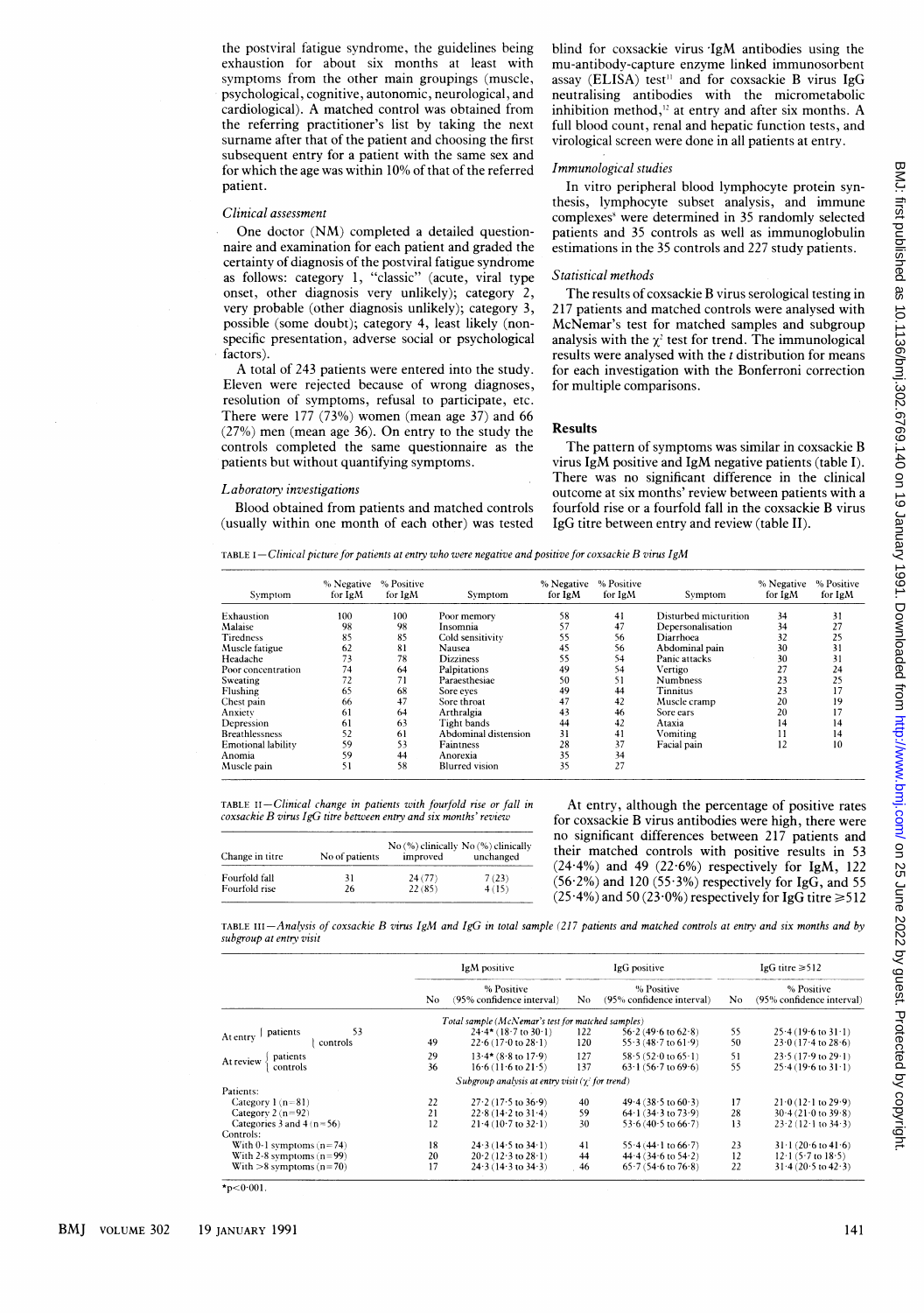TABLE IV-Results of immunological testing in patients and controls compared with normal values. Unless otherwise stated values are means  $(SD)$ , analysed by the t distribution for means with Bonferroni correction for multiple comparisons and using logarithmic transformation when appropriate<sup>\*</sup>

|                                              |                        |                        | Patients                                        |                                                    |                              |  |
|----------------------------------------------|------------------------|------------------------|-------------------------------------------------|----------------------------------------------------|------------------------------|--|
| Variable                                     | Normal<br>value        | Controls               | With<br>acute<br>conditions<br>$(<6/12$ months) | With<br>chronic<br>conditions<br>$($ >6/12 months) | Significance                 |  |
| No of patients                               |                        | 35                     | 15                                              | 20                                                 |                              |  |
| T cells % reactive with monoclonal antibody: |                        |                        |                                                 |                                                    |                              |  |
| Τt                                           | 71(6.4)                | 69.3(8.3)              | 74.9(7.9)                                       | 68.5(9.0)                                          |                              |  |
| Th                                           | 48(3.9)                | 45.4(8.7)              | 49.6(12.0)                                      | 47.5(9.8)                                          |                              |  |
| Ts                                           | 23(5.4)                | 23.8(6.9)              | 21.3(7.2)                                       | 21.0(5.8)                                          |                              |  |
| B                                            | $11(3.9)^{A}$          | $11.5(4.9)^8$          | $7.7(2.6)^{AB}$                                 | 9.0(4.4)                                           | A(6)p < 0.05<br>B(6)p < 0.01 |  |
| NΚ                                           | $10(5-3)$              | $11.0(6.4)^c$          | $7.1(3.6)^c$ .                                  | 11.2(6.2)                                          | C(6)p < 0.05                 |  |
| Th/Ts                                        | 2.3(0.75)              | 2.2(1.3)               | 2.7(1.5)                                        | $2.5(1-1)$                                         |                              |  |
| Lymphocyte protein synthesis                 |                        |                        |                                                 |                                                    |                              |  |
| (maximum stimulation index)                  |                        |                        |                                                 |                                                    |                              |  |
|                                              | $2.4(0.36)^{p}$        | $2.0(0.40)^{p}$        | 2.1(0.48)                                       | 2.1(0.45)                                          | D(6) p < 0.01                |  |
| Complement:                                  |                        |                        |                                                 |                                                    |                              |  |
| Clq (% of normal human                       |                        |                        |                                                 |                                                    |                              |  |
| serum)                                       | 70-140                 | $107(21)^{E}$          | 92(24)                                          | $90(21)^{E}$                                       | E(6)p < 0.05                 |  |
| C3c(g/l)                                     | 500-1200               | 1030 (340)             | 1120 (270)                                      | 960(260)                                           |                              |  |
| C4(g/l)                                      | 220-560                | 434 (240)              | 520 (310)                                       | 380 (170)                                          |                              |  |
| C3 proactivator (% normal                    |                        |                        |                                                 |                                                    | F(6)p < 0.006                |  |
| human serum)                                 | 80-160                 | 96.4(24)               | 91(24)                                          | $84 \cdot 1(16)$                                   | G(6)p < 0.006                |  |
| Immune complex $(g/l)^*$                     | 39 (20) <sup>FGH</sup> | $114(112)^{F}$         | 126 (108) <sup>c</sup>                          | $114(98)$ <sup>H</sup>                             | H(6)p < 0.006                |  |
| IgM estimation:                              |                        |                        |                                                 |                                                    |                              |  |
| No of women                                  | 88                     | 26                     | 168                                             |                                                    | I(6)p < 0.003                |  |
| Mean IgM $(g/l)$                             | $160(62)^{11}$         | $275(89)$ <sup>1</sup> | 256 (117)                                       |                                                    | [(6)p < 0.003]               |  |
| No of men                                    | 62                     | 9                      | 59                                              |                                                    | K(6)p < 0.003                |  |
| Mean IgM $(g/l)$                             | $125(53)^{KL}$         | 243 (99) <sup>k</sup>  | $206(87)^{L}$                                   |                                                    | L(6)p < 0.003                |  |



Bimonthly percentage positive rates for coxsackie B virus antibody in patients and controls at entry and review, May 1985-October 1986 (A) IgG; (B) IgM

(table III). Similar findings were found by subgroup analysis at entry (table III). The significant fall in the percentage rates for coxsackie B virus IgM in patients between entry and review is probably explained by the strong seasonal variation in rates for both patients and controls, as the figure suggests.

Patients and controls had significantly higher values for immune complex concentration than the normal value (table IV). Although values for lymphocyte protein synthesis were reduced in the patients and controls compared with normal values, the difference only reached significance in the controls. In patients with the acute condition there was a significant reduction in values for B lymphocytes compared with those for controls and normal values and in values for NK lymphocytes in comparison with those for controls. There was a small but significant reduction in the Clq complement component in patients with the chronic condition compared with that in controls. Although there was no difference in total IgM between the patients and controls, there was a highly significant increase in total IgM concentration in patients and controls in comparison with the normal range (among women 256 (SD 117), 275 (89), and 160 (62) respectively and among men 206 (87), 243 (99), and 125 (53) respectively (table IV).

# Discussion

The nature, clinical picture, and diagnosis of the postviral fatigue syndrome have been matters of unresolved debate for many decades, made worse by lack of an accepted diagnostic marker. Access to specialist electrophysiology<sup>13</sup> and magnetic resonance imaging'4 may not be available or even appropriate.

Although there has been much interest and discussion regarding the role of immune dysfunction in the aetiology of the postviral fatigue syndrome, few consistent immunological abnormalities have been reported. Reports have included abnormal circulating lymphocytes and depressed lymphocyte function with impaired cytotoxic T cell responses to specific virus epitopes,'5 increased or decreased immunoglobulin concentrations,'6 immune complexes containing coxsackie B virus antigen,<sup>17</sup> and normal and abnormal suppressor and inducer T cell counts.<sup>16 18</sup> Until now, no reports of reduced B and NK cell counts have been published. Discrepancies in lymphocyte subpopulations seen in different studies are also found in other disease states such as multiple sclerosis<sup>19</sup> and may reflect differences in technique, selection of patients, and sampling criteria. Although not specifically designed to investigate the role of immune dysfunction in the aetiology of the postviral fatigue syndrome, our study does throw some doubt on the usefulness of these immunological variables in diagnosing this condition in so far as individual controls often had appreciably abnormal results of one or more of the immunological variables, including T cell subsets, protein synthesis, and complement concentrations. In particular, the raised immune complex and total IgM concentrations found in this study may simply reflect the background exposure of the population to coxsackie B virus. An association between coxsackie B virus infection and the postviral fatigue syndrome has been noted in some studies<sup>5.9</sup> but not others,<sup>20.21</sup> and other causative agents have been incriminated in yet other studies.<sup>15 16</sup> 18 22-25

Newer tests for coxsackie B virus infection are being developed. Yousef et al report higher positive results in patients with the postviral fatigue syndrome than in controls with a new method for isolating coxsackie B virus from stool samples and also with a new enterovirus specific antigen test as well as coxsackie B virus IgM antibodies.<sup>26</sup> Evidence of enterovirus specific RNA in skeletal muscle biopsies was shown in <sup>20</sup> out of 96 patients with the postviral fatigue syndrome<sup>27</sup> and Epstein-Barr virus DNA was identified in other cases.<sup>28</sup>

Coxsackie B virus infection is common and asymptomatic in most people. Positive serological results for coxsackie B virus simply reflect exposure to the virus and do not imply ill health or necessarily explain ill health. Our experience shows that the currently available serological tests for coxsackie B virus IgM and IgG do not help to distinguish patients with the postviral fatigue syndrome from the normal population. Future studies using established or newly developed laboratory tests must take account of the need for properly matched controls from the same geographical area studied at the same time. Such studies must also try to deal with the question of whether a positive result simply implies exposure to the virus or a cause of chronic continuing ill health.

We thank Argyll and Clyde Health Board for funding this trial and, in particular, Dr A Reid for his help in initiating the